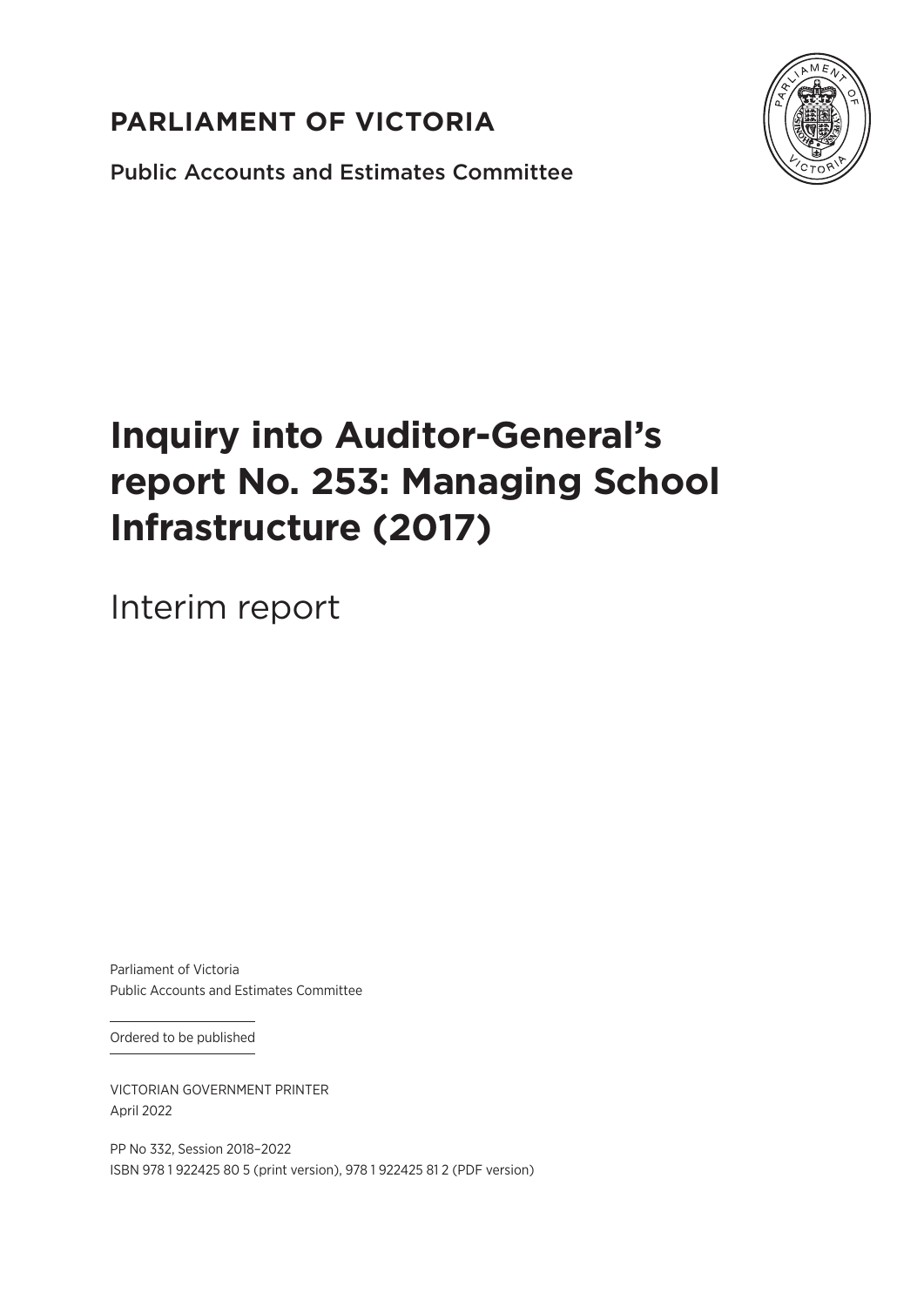# <span id="page-1-0"></span>Committee membership



**Ms Lizzie Blandthorn** Pascoe Vale



**Mr Danny O'Brien** Gippsland South



**Mr Sam Hibbins** Prahran



**Mr David Limbrick** South Eastern Metropolitan (*Member until 21 March 2022*)



**Mr Gary Maas** Narre Warren South



**Mr Tim Richardson** Mordialloc



**Mrs Bev McArthur** Western Victoria (*Member from 7 October 2021)*

**Ms Nina Taylor** Southern Metropolitan



**Mr James Newbury** Brighton



**Ms Pauline Richards** Cranbourne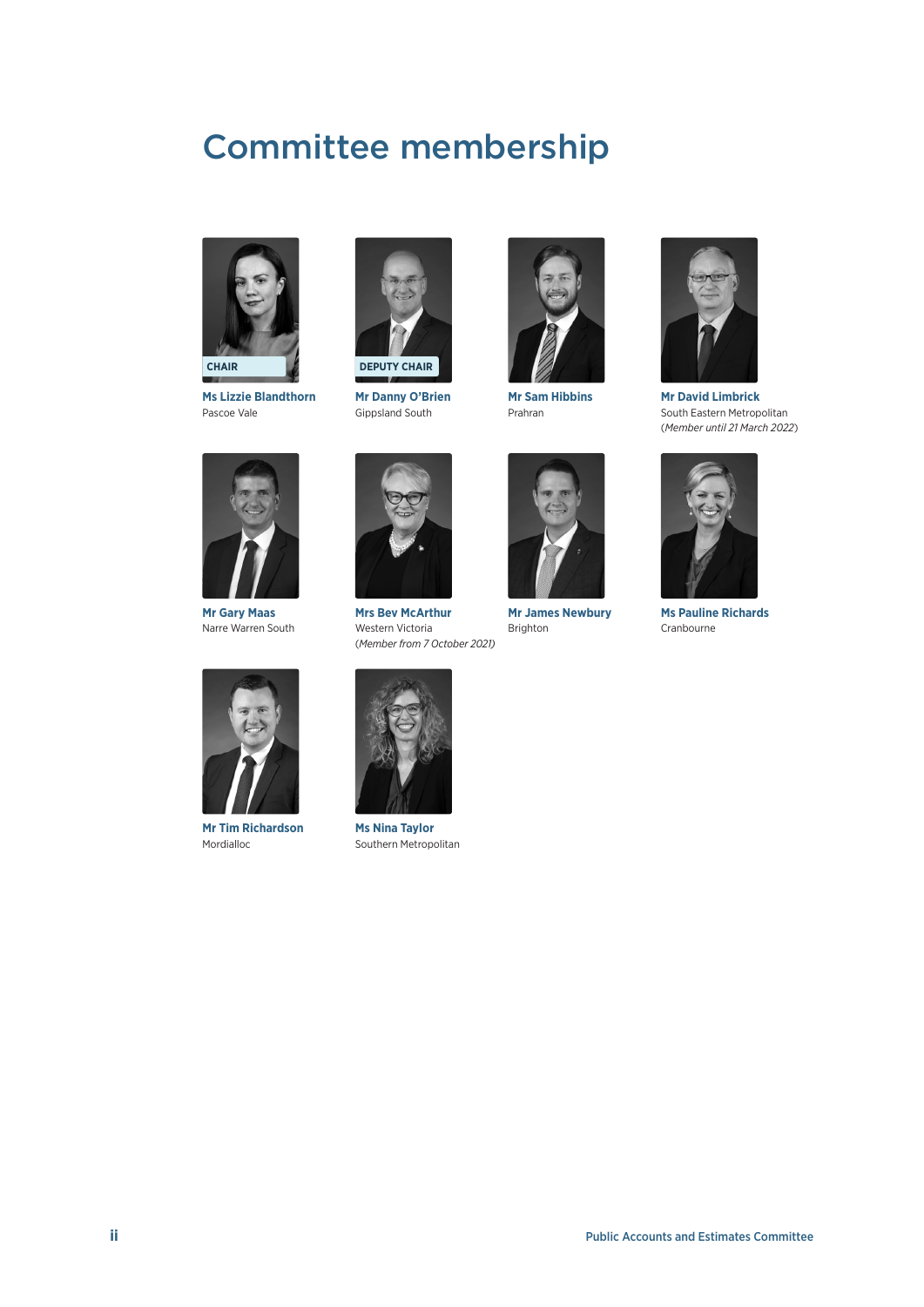## <span id="page-2-0"></span>About the Committee

#### **Functions**

The Public Accounts and Estimates Committee is a joint parliamentary committee constituted under the *Parliamentary Committees Act 2003* (the Act).

The Committee comprises ten members of Parliament drawn from both Houses of Parliament.

The Committee carries out investigations and reports to Parliament on matters associated with the financial management of the State. Its functions under the Act are to inquire into, consider and report to the Parliament on:

- any proposal, matter or thing concerned with public administration or public sector finances
- the annual estimates or receipts and payments and other Budget papers and any supplementary estimates of receipts or payments presented to the Assembly and the Council
- audit priorities for the purposes of the *Audit Act 1994*.

The Committee also has a number of statutory responsibilities in relation to the Office of the Auditor‑General and Parliamentary Budget Office.

#### **Secretariat**

Dr Caroline Williams, Executive Officer (until 4 November 2021) Jessica Strout, Executive Officer Iain Gately, Lead Analyst (until 28 July 2021) Igor Dosen, Lead Analyst (until 27 February 2022) Dr Krystle Gatt Rapa, Public Accounts and Audit Analyst Dr Jayne Rantall, Research Assistant (until 26 May 2021) Aimee Weir, Research Assistant Jacqueline Coleman, Administrative Officer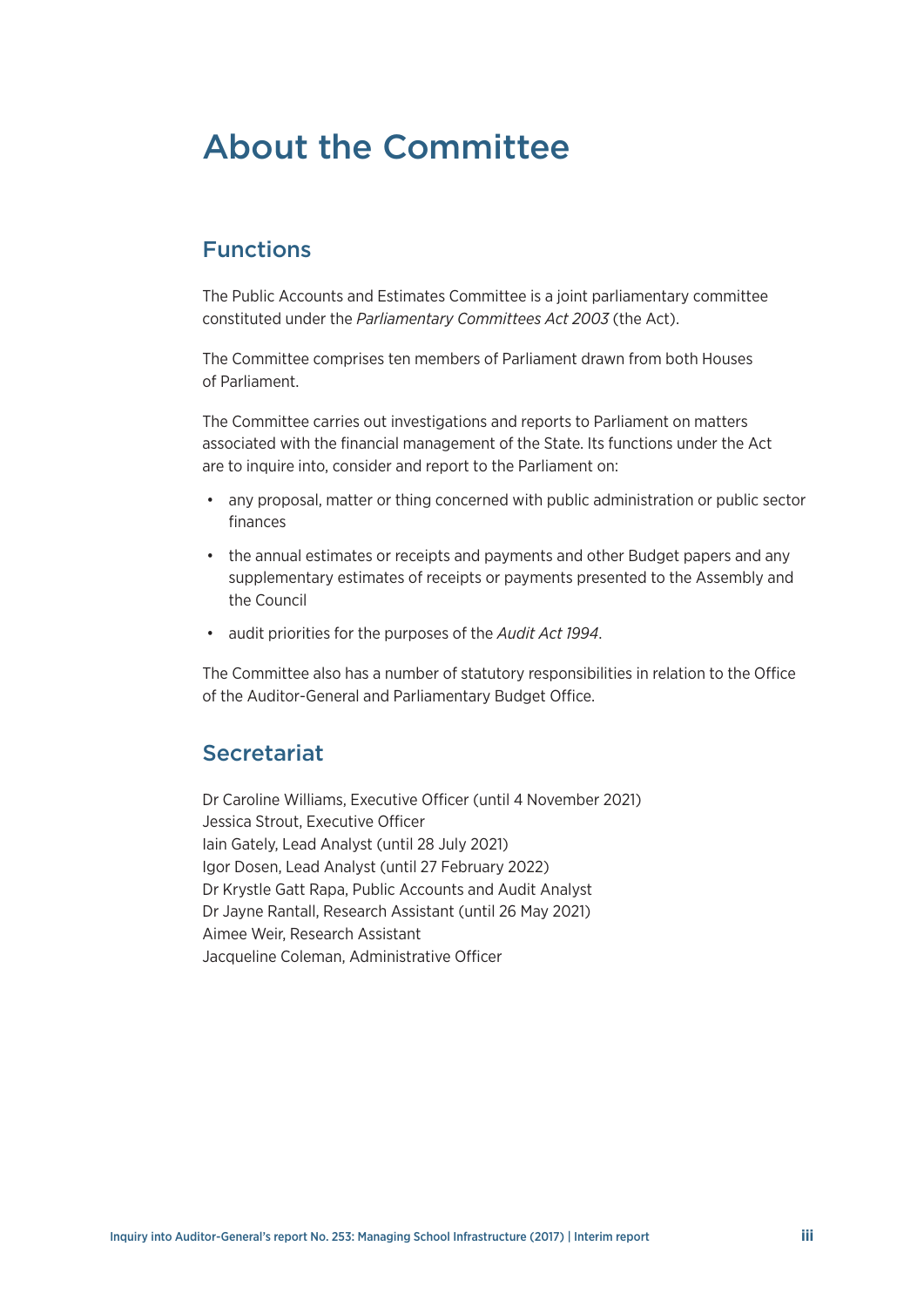### Contact details

- Address Public Accounts and Estimates Committee Parliament of Victoria Spring Street EAST MELBOURNE VIC 3002
- Phone 61 3 8682 2867
- Email [paec@parliament.vic.gov.au](mailto:paec@parliament.vic.gov.au)
- Web <https://parliament.vic.gov.au/paec>

This report is available on the Committee's website.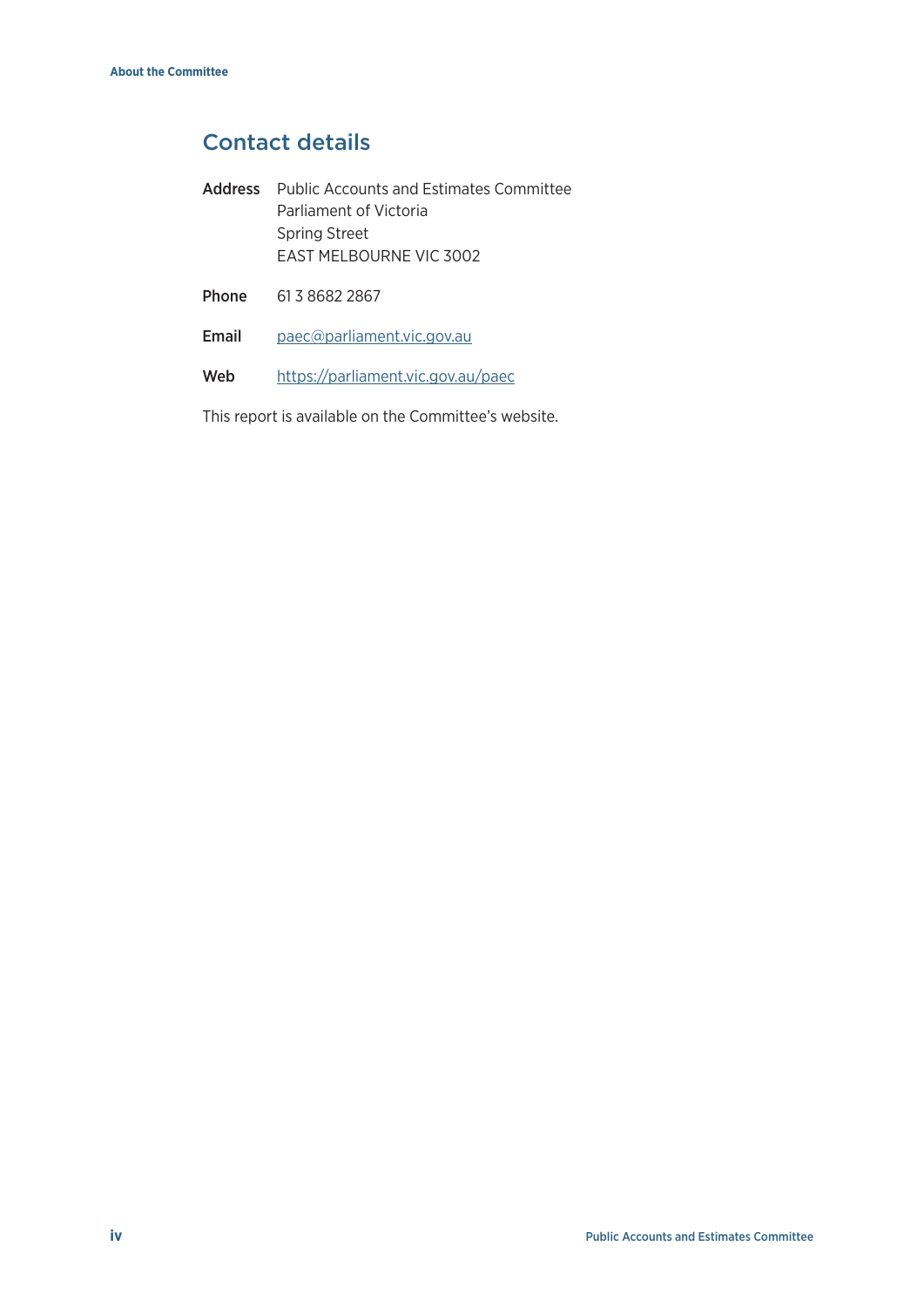### **Contents**

| <b>Committee membership</b> |    |
|-----------------------------|----|
| <b>About the Committee</b>  | Шi |
| Interim report              |    |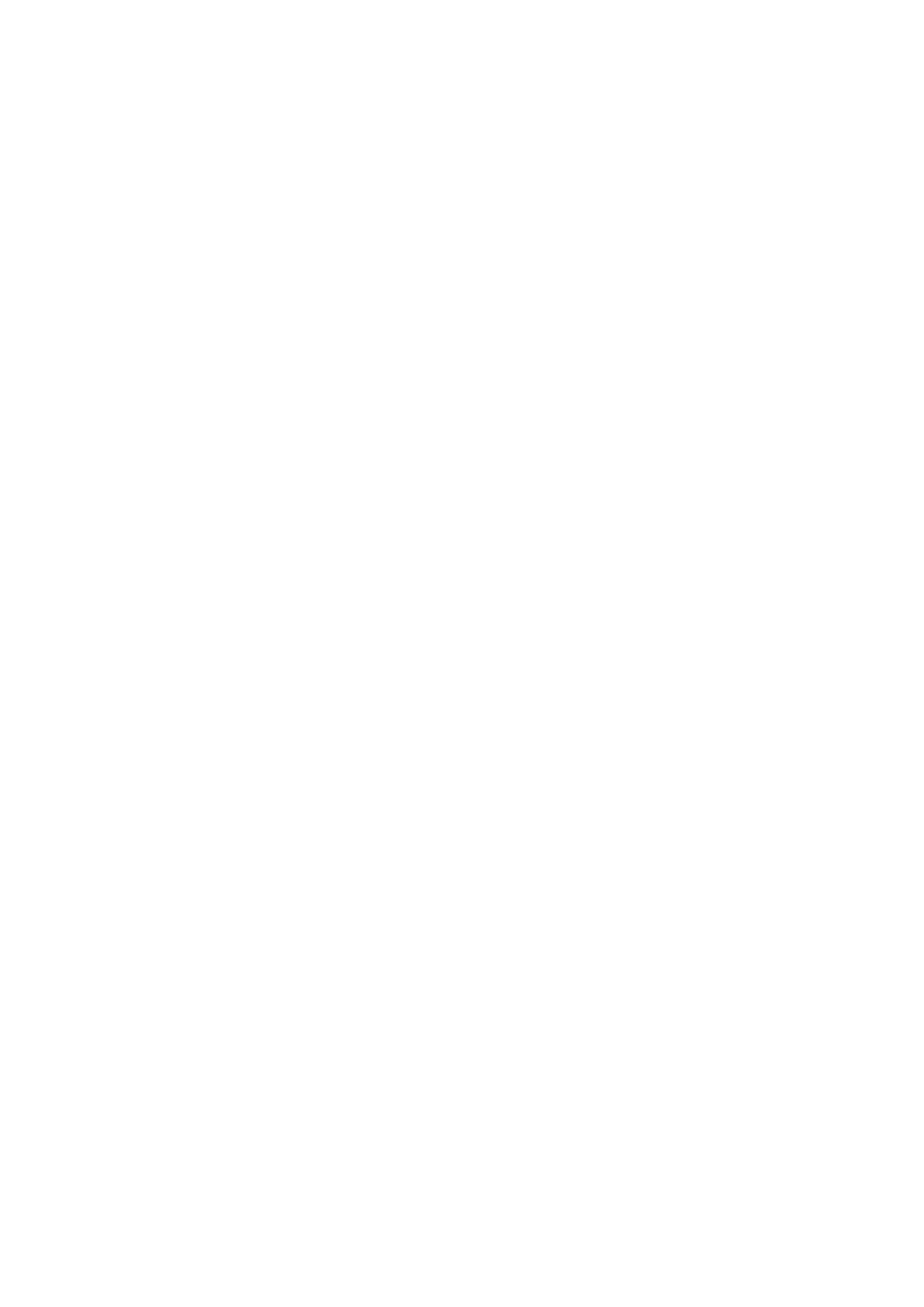# <span id="page-6-0"></span>**Inquiry into Auditor-General's report No. 253: Managing School Infrastructure (2017): Interim report**

Under the *Parliamentary Committees Act 2003* (Vic), the Public Accounts and Estimates Committee (the Committee) has the power to conduct follow up inquiries on selected audits conducted by the Victorian Auditor-General's Office (VAGO).<sup>1</sup>

Follow up inquiries consider the progress that has been made implementing recommendations made in an audit report tabled in the Parliament by the Victorian Auditor‑General. Follow up inquiries identify implementation challenges, investigate new issues that may have arisen since an audit report was tabled, and allow the Committee to make recommendations to improve specific areas of public administration and accountability.

On 23 September 2019, the Committee resolved to conduct a follow up Inquiry (the follow up Inquiry) into the Victorian Auditor‑General's report No. 253: Managing School Infrastructure (the report), tabled on 11 May 2017. The report made seven recommendations to the Department of Education and Training (DET) that formed the Terms of Reference for the follow up Inquiry:

- 1. complete the delivery of funding, capability, accountability and portfolio efficiency reforms currently underway
- 2. clarify governance arrangements by specifying the asset planning and management roles and responsibilities of the Department of Education and Training, school councils and principals, their functions and the performance measures they will be held accountable for, and hold them accountable
- 3. establish a monitoring and evaluation framework for the asset strategy based on a complete set of performance measures that are specific, measurable, achievable, relevant and timely, that inform the goal of the asset strategies, and that are routinely monitored and reported on
- 4. test the accuracy of its provision planning forecasting over short-, medium- and long-term projections to understand its reliability over time
- 5. establish guidelines to inform its decisions for managing changing enrolments in established areas—considering school locations, purchasing of land ahead of when it is required, access issues for students, and size of school land
- 6. work with local councils and other partners, particularly in growth areas, to strategically plan and design multi-use, shared and co-located facilities before new schools are funded through state budgets

<sup>1</sup> *Parliamentary Committees Act 2003* (Vic) ss 14 and 33.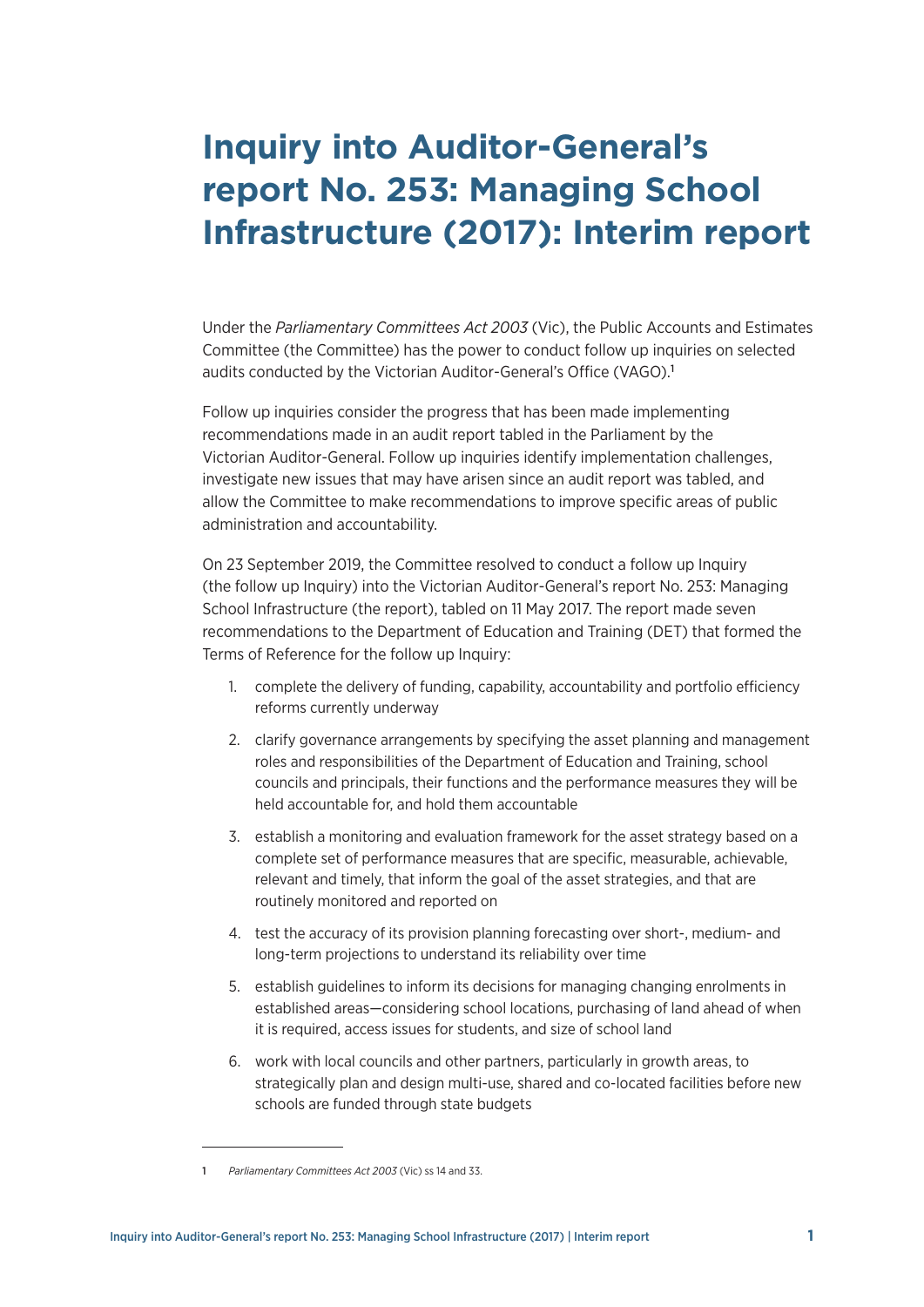7. develop an investment strategy for government school assets to optimise maintenance over the entire life of assets, considering the appropriate mix of allocations for proactive and reactive maintenance, and the implications of current maintenance funding on the life cycle of school assets.<sup>2</sup>

For the purposes of the follow up Inquiry the Committee was interested to hear from VAGO, DET, other relevant government agencies, and peak bodies representing school principals and parents.

The Committee received 24 submissions to the follow up Inquiry and held public hearings in Melbourne on 10 March 2020. A full list of the submissions and public hearing transcripts are available on the Committee's webpage.<sup>3</sup>

While preparations for further public hearings relating to the follow up Inquiry were underway, in April 2020 Victoria was hit by the COVID‑19 pandemic.

In response to a request from the Premier, the Committee resolved on 29 April 2020 to undertake an Inquiry into the Victorian Government's response to the COVID-19 pandemic (COVID-19 Inquiry).<sup>4</sup> As the Committee was required to report to Parliament on or before 31 July 2020 and 31 October 2020 in relation to the COVID-19 Inquiry, it resolved to postpone its follow up Inquiry.

In the remaining time of the 59th Parliament, it is the Committee's view that it will not be able to acquit the obligations arising under the Terms of Reference for the follow up Inquiry. The Committee has reached this view for two reasons. Firstly, its statutory obligations to annually report on the budget estimates and financial and performance outcomes and oversee the operations of VAGO and the Parliamentary Budget Office, take precedence over inquiries self-referenced by the Committee. Secondly, considering approximately two years has lapsed since the follow up Inquiry commenced, much of the gathered evidence and information would need to be updated and more extensive consultations and evidence gathering would be required to ensure the Inquiry is thorough.

No consideration in detail of the issues raised during the follow up Inquiry will be undertaken in this interim report. However, the *Parliamentary Committees Act 2003*  (Vic) provides for the evidence the Committee received in the 59th Parliament to be considered by the Committee in the 60th Parliament.

<sup>2</sup> Victorian Auditor‑General's Office, *Managing School Infrastructure*, Melbourne, 2017, p. xii.

<sup>3</sup> Parliament of Victoria, Public Accounts and Estimates Committee, *Inquiry into Auditor‑General's report No. 253: Managing School Infrastructur*e (2017), [<https://www.parliament.vic.gov.au/paec/inquiries/inquiry/985>](https://www.parliament.vic.gov.au/paec/inquiries/inquiry/985) accessed 24 February 2022.

<sup>4</sup> Parliament of Victoria, Public Accounts and Estimates Committee, *Inquiry into the Victorian Government's Response to the COVID‑19 Pandemic*, February 2021, p. 2.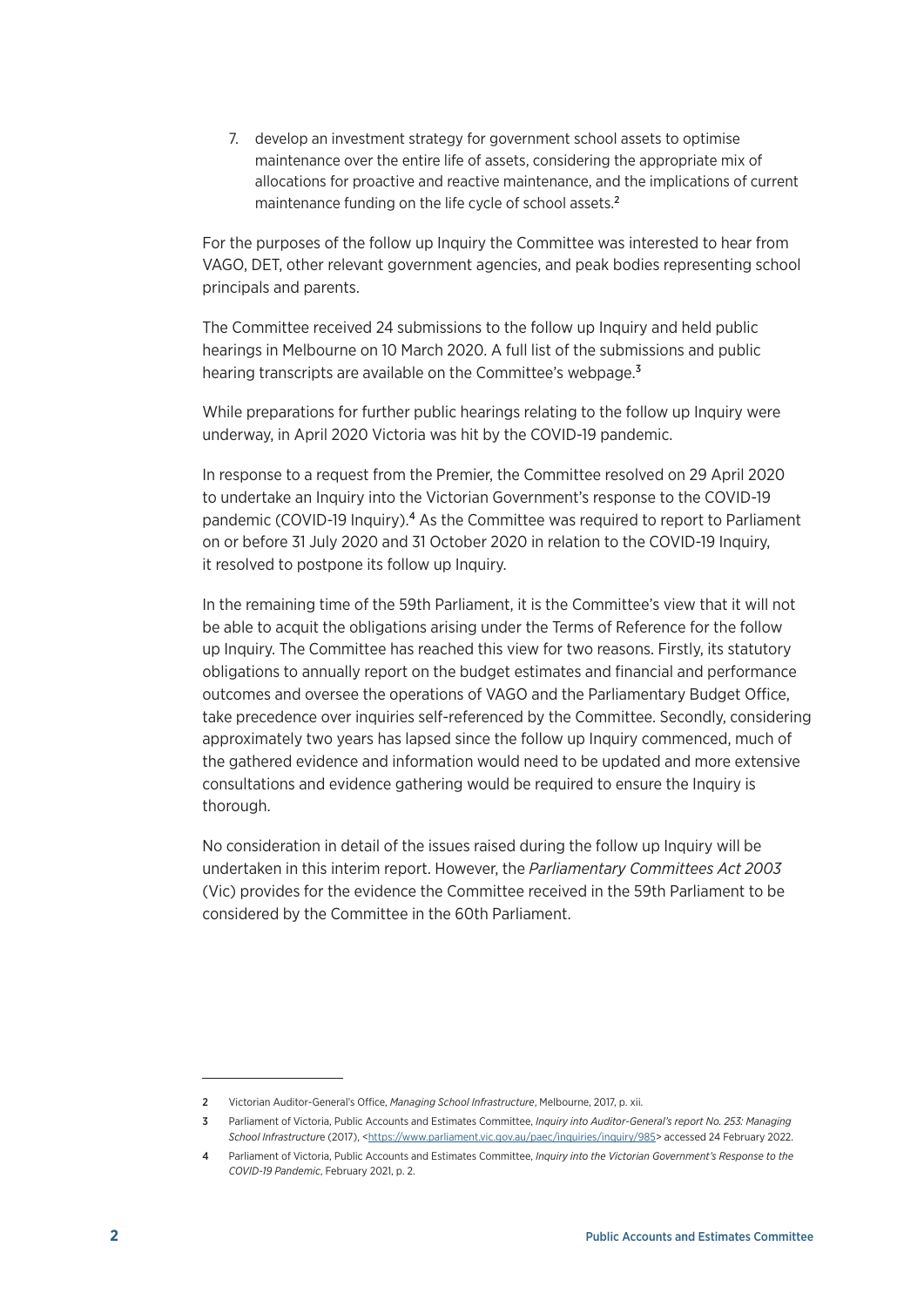### **Conclusion**

It remains open to the Public Accounts and Estimates Committee of the 60th Parliament to consider undertaking a follow up Inquiry into the Victorian Auditor‑General's report No. 253: Managing School Infrastructure.

**Adopted by the Public Accounts and Estimates Committee Parliament of Victoria, East Melbourne 21 March 2022**